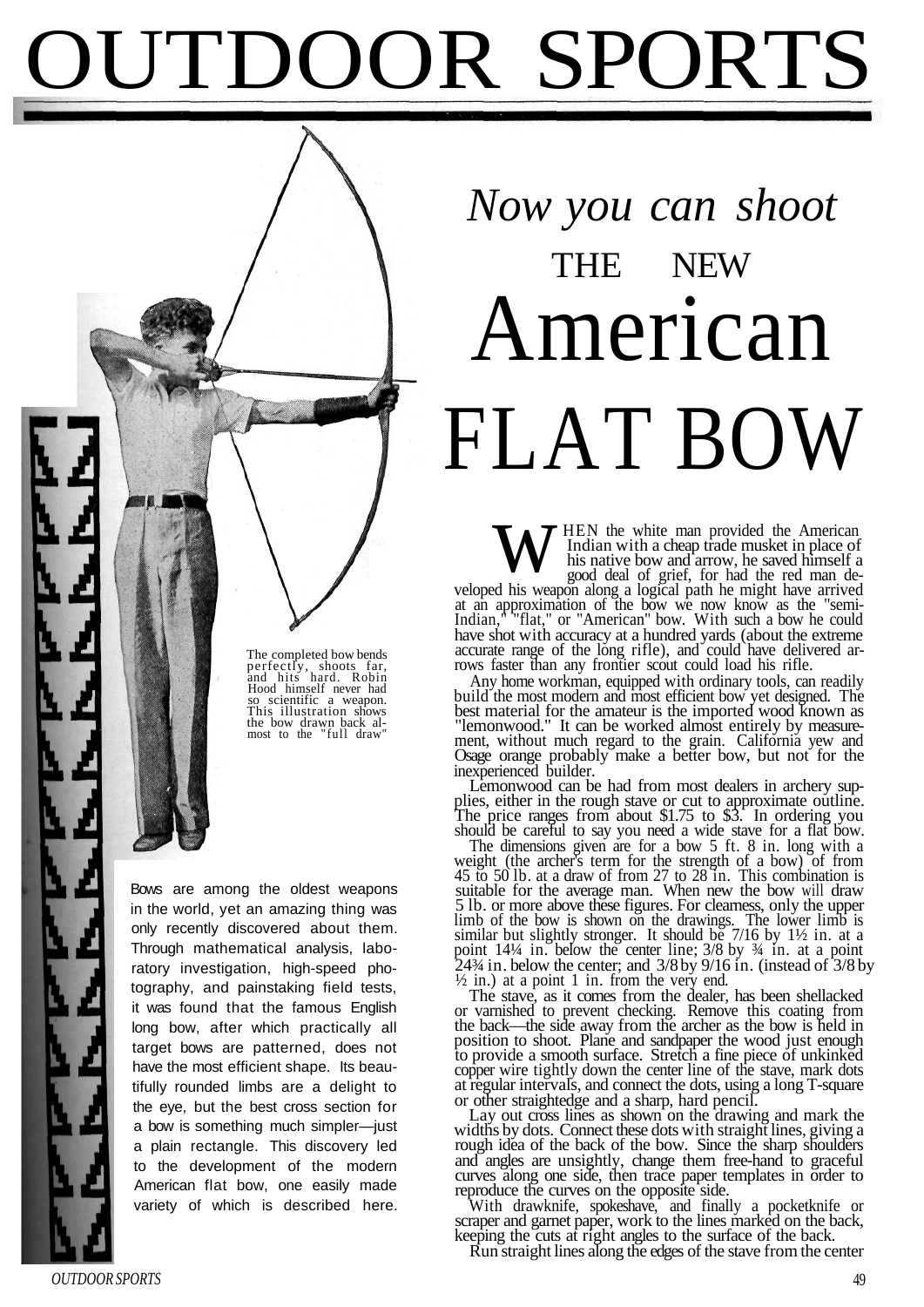

out to the tips to mark th e thicknes s o f th e bow , followin g th e dimension s o n th e drawing . Bot h edges o f th e stav e shoul d b e marked . No w mark th e profil e o f th e rise r at th e grip , dippin g i t boldl y int o th e ru n o f th e bell y at each side o f th e handle . I f th e stav e di d no t come with a piece glued on to for m th e handle , yo u will , o f course , have t o cu t a suitabl e bloc k o f hardwoo d about  $\frac{1}{2}$  by 1 by 8 in. and glue it on.

Set th e bo w i n th e vise , bell y up , and shave off th e woo d above th e line s jus t drawn . Fo r th e deeper par t o f th e cu t near th e

tips , a drawknife may b e used wit h caution ; but nearer the handle where the cut is shallow , a spokeshave and smal l bloc k plane are safer . Whe n th e bo w has been worke d to a rectangular cross section over its whole length, except at the riser, which is rounded, you are ready to test it for curve.

Thi s work has probabl y consumed an evening, and you are obliged to lay the bow away until you have more spare time. Before you do so, rub the whole bow with shellac to prevent any possible checking or absorption of water.

You now need what is known as a "tiller " fo r testin g th e bow , a s wel l a s a temporary o r workin g bowstrin g and a shootin g tab fo r protecting the fingers. The tiller is a piece of scrap wood about  $7/8$  by  $3$  by  $30$  in. notched at 2- or 3-in. intervals as shown to catc h th e bowstrin g an d notche d at one end to fit over the handle of the bow. As the tiller may b e used late r o n th e finishe d handle , i t i s jus t a s wel l t o pad th e end ja w wit h leather.



At left are the back and side views of the upper limb and handle of the flat bow. Above are sketches showing how the handle and nocks are finished and how a shooting tab, tiller, and peg are made



Using an old T-square to mark the lines showing the height of the belly of the bow. The vise is faced with removable wooden jaws

Th e tille r serve s to hol d th e bow bent for inspectio n durin g constructio n and , a s it wil l b e used often , shoul d b e carefull y and accuratel y made .

The string for tillering must be far stronger tha n th e one ultimatel y used for shooting—at leas t 60 strand s of No . 20 linen thread. Lay up twenty strands 18 in . longer tha n th e bow , stretc h them smoothly , an d wax the m together . Make tw o more sets an d ti e th e thre e together . With the tied ends over a hook twist each o f th e thre e group s o f threa d individually to the right and have an assistant hold the twist in. Now take all three and lay them round each other to the left, as if making rope . Th e right-han d twis t make s them gri p one another and clin g together . Put th e strin g under tensio n an d ru b thoroughly with beeswax. Work it round and compact by rubbing with a small piece of leather hel d between th e fingers . Ti e a permanent loo p (bowline ) at one end and

us e a timbe r hitc h t o fasten th e lower end to th e bow .

Late r yo u wil l need a shootin g string , an d because a breakin g strin g endangers no t onl y th e bo w bu t the archer an d bystander s a s well , i t i s bette r fo r a beginner t o bu y a few strings . When one of thes e become s frayed , take i t apart , stud y th e make-up , read a bi t o n th e subject , and tr y t o make one yourself. You will soon be able to produce a creditabl e string .

The notches at the ends of th e bow , or "nocks " a s an archer call s them , are best pu t i n wit h a smal l roun d file. At the side, near the back, th e nock s are hal f round , slantin g acros s th e side to war d th e gri p and flarin g slightly to give room for the strin g to change directio n a s th e bo w i s drawn . They shoul d no t exten d acros s the back o f th e bo w a s thi s woul d seriousl y weaken th e bo w tip .

Sli p th e loo p dow n over th e upper tip , draw th e strin g down th e bow , an d fasten i t a t th e lower noc k wit h a tim ber hitch . Hav e th e strin g about 3 in . shorter tha n the length of the bow, that is, measuring from nock to nock.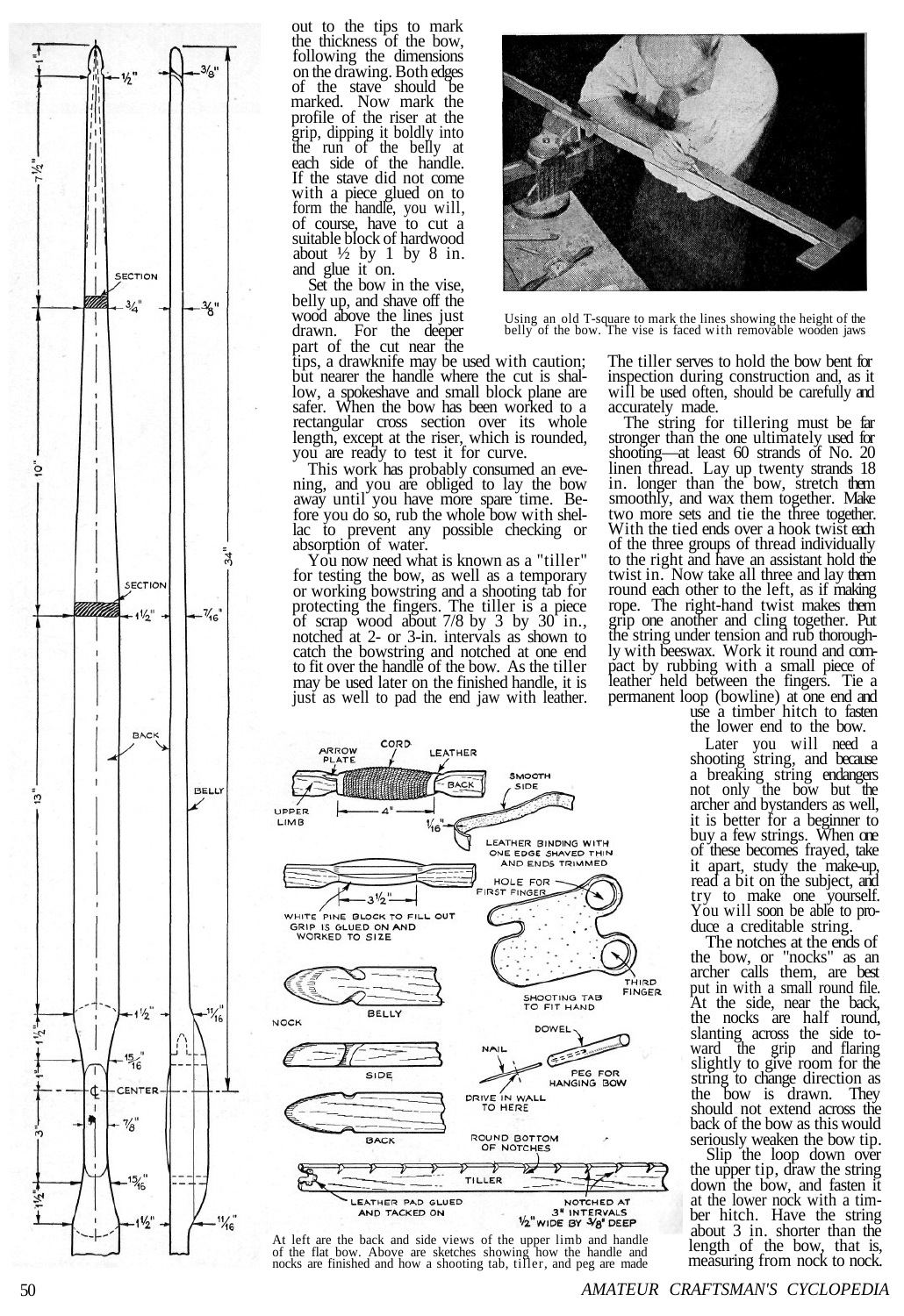

Testing the curve of the tillered bow on a grid-iron chalked on the floor. *In circle:* Using a spokeshave to cut the belly down to guide lines

Place the bow in the vise and have an assistant pull carefully on the lower tip while you pull the upper and slip the loop in place in the nock. Do not push on the limbs, for a breaking bow nearly always throws splinters forward with murderous force. The string is likely to stretch considerably, and you will have to adjust the timber hitch several times before you hold the bow bent to any great depth.

S soon as you have a bend of some 5 A s soon as you have a bend or some<br>or six in. in the bow, place the tiller on the handle and hold the bow, back down, on the floor, steadying it with your toes. Then pull the string up a few notches on the tiller with both hands. Have your assistant ready with a piece of chalk to mark any section which does not bend evenly, or the whole bow must contribute to the shot to obtain the utmost efficiency.

Let the bow down, unbrace it—that is, slip the loop out of the upper nock—and replace in the vise for scraping at the spots marked by the chalk. To make sure that the whole section is reduced evenly, rub the part to be scraped with soft pencil lead. By scraping the marks away, you remove a thin layer of wood and will not risk reducing one side more than the other.

Flat bows bend in a different arc than ordinary long bows—practically a perfect arc, slightly flattened in the center opposite the grip. So slight is this flattening that the radius of the curve of each limb should be the same as the length of the draw—in this case 28 in. If a template like that on the following page is laid on the floor and the bow worked down carefully until it fits neatly within the arcs, you are practically sure to produce a bow which will give flat trajectory, good distance, and little jar. Do not keep the bow at full draw more than a few seconds at a time.

Generally speaking, the bend should show first in the center of the limbs, then in toward the grip, and lastly in the third of the limbs nearest the tips. Allowing the tips to bend too early in the work weakens them excessively and produces what are known as "whip ends.

Finally the corners of the limbs are rounded slightly to lessen the danger of denting. Draw a line 1/16 in. each side of the back corners and 3/32 in. from the belly corners and round only to these lines. Sand with No. 6/0 garnet paper until fairly smooth and rub on a good coat of shellac.

The bow is now ready to shoot for the first time. Although it is not essential, a

good practice in breaking in a new bow is to select arrows considerably heavier than those to be used later. If heavy ar-

 arrows are available, use them for about 200 shots, as this works the bow down without permitting it to recoil too sharply. Bitch hunting arrows 3/8 in. in diameter



are about the right weight for this purpose; otherwise use cheap birch target arrows. They can be obtained from archery dealers or sporting goods stores for so little that it hardly pays to attempt to make them. Besides the shooting tab to protect the fingers, an arm guard or "bracer" is needed to prevent the bowstring from bruising the left forearm. The conventional bracer is made of heavy leather, but a piece of fiber or thin, narrow strip of hardwood may be tied on to serve the purpose.

Now tiller the bow again. It will have lost weight and changed shape slightly, and will need further correction.

Glue on a thin piece of white pine to round out the back of the bow. Taper it in gracefully to meet the back of the bow, and round it into the sides. A serviceable grip is made by serving the bow with crab

line, chalk line, or braided trolling line. The total length of the grip should be about 4. in., the winding occupying 3¼ in. of this space and the balance being covered by leather circlets. The upper circlet has a projection at the left of the bow; this serves as an arrow plate and prevents arrows from wearing the wood as they leave the bow. Use rather thick leather so it may be whittled away from the underside to a thickness equal to the string binding. The outer edge is trimmed to a feather edge and the ends thinned to make a neat joint; then the leather is dampened, glue coated, and bound in place with narrow strips of cloth until dry. As soon as the leather is dry, shellac the whole handle. The cord may then be painted as suits the bowyer's fancy, and another coat of shellac applied to protect the color.

LUSH, velvet, leather, and gimp braid **P**LOSII, vervet, leadier, and glinp brand<br>are also used to pad handles, but cord affords a firm grip and is very durable.

Once the new bow has been well tested and has proved itself satisfactory it should be cleaned carefully. Remove all tool marks and thoroughly sand it with the finest garnet paper. Thin some white shellac about fifty percent with alcohol, turn a little on a soft, lintless cotton cloth, and rub the bow briskly until the shellac has dried and a surface begins to show. It will be necessary to work a short section at a time and to go over the whole bow several times to build up a shellac surface. Smooth lightly with very fine paper or steel wool and rub with furniture or piano polish until a dull gloss finish results. This method builds up a surface so thin that it will not crack with bending, yet thoroughly water resistant and beautiful to the eye. A bow carefully waxed and polished after each field day soon takes on a fine luster, and the surface becomes toughened.

If, after a month or so of regular shooting, the bow is found too strong for comfort, it can be reduced to suit.

So far as the making of various types of arrows, bowstrings, bracers, quivers, targets, and other archery tackle is concerned, there are several excellent handbooks and a variety of booklets that give detailed information.

Keep the bow unbraced when not in use. Hang it from a peg or lay it on a shelf or across a pair of pegs supporting the middle third of the bow. A good bow rack can be made by driving sharp-pointed finishing nails from which the heads have been



Slight reductions are made with the blade of a penknife or a steel scraper. The wood is first marked with soft pencil so no spots will be overlooked

Especial care and delicacy are<br>required in trimming down the<br>tips or ends of the limbs where<br>safeguard is to test the bend<br>frequently by using the tiller